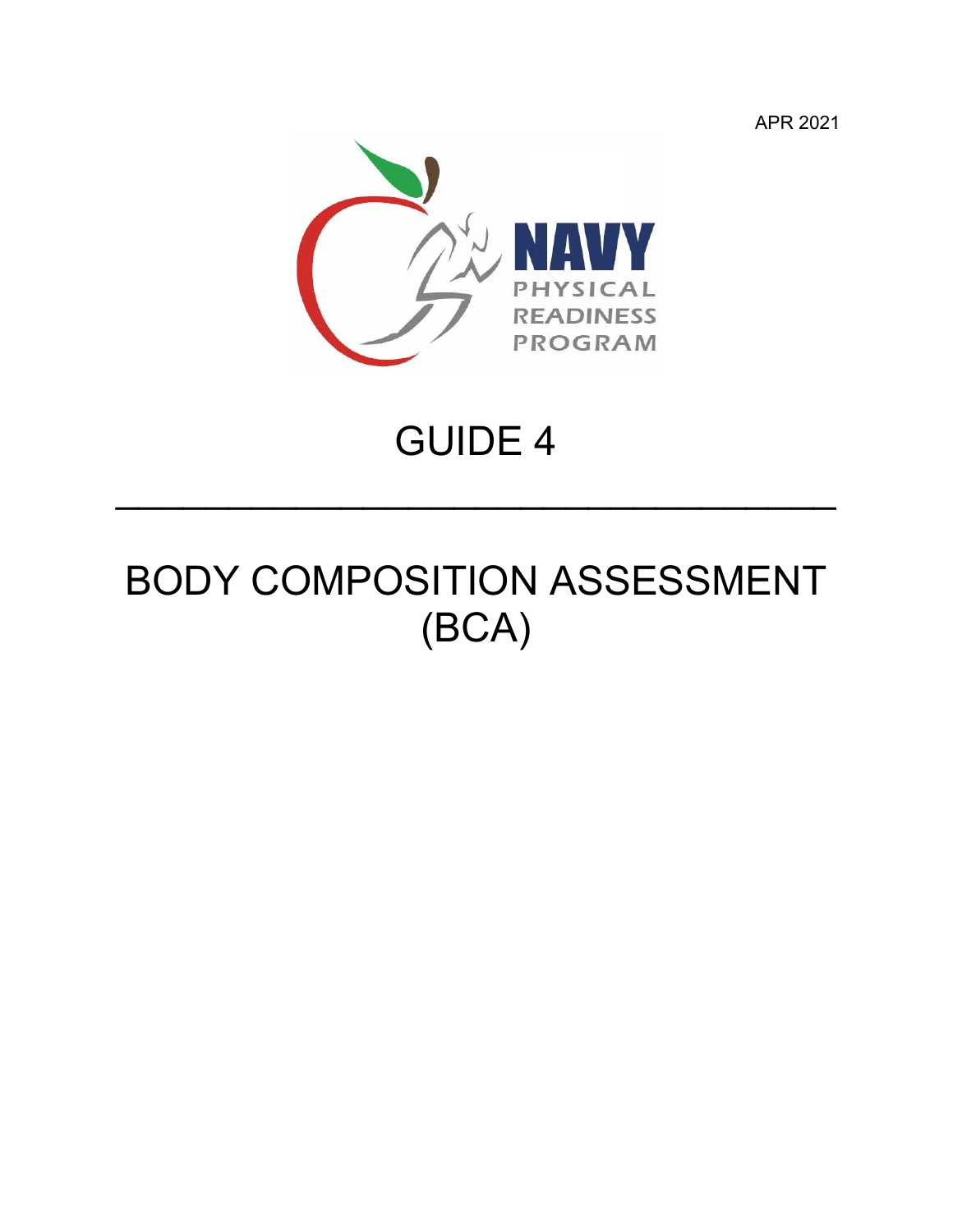### Table of Contents

(Select Ctrl+Click on each topic to navigate throughout the guide)

| <b>Section1: BCA Standards</b>                                                                                   | Page       |
|------------------------------------------------------------------------------------------------------------------|------------|
|                                                                                                                  |            |
|                                                                                                                  |            |
|                                                                                                                  |            |
|                                                                                                                  |            |
|                                                                                                                  |            |
|                                                                                                                  |            |
|                                                                                                                  |            |
|                                                                                                                  |            |
| Section 2: Single-Site Abdominal Circumference (AC)<br>Section 3: BC Measurement                                 |            |
|                                                                                                                  |            |
|                                                                                                                  |            |
|                                                                                                                  |            |
|                                                                                                                  |            |
| <b>Section 4: BCA Tables</b><br>$\overline{A}$ Table $\overline{A}$ . Maximum Michal fault shaft Cancerium Table | $\sqrt{2}$ |
|                                                                                                                  |            |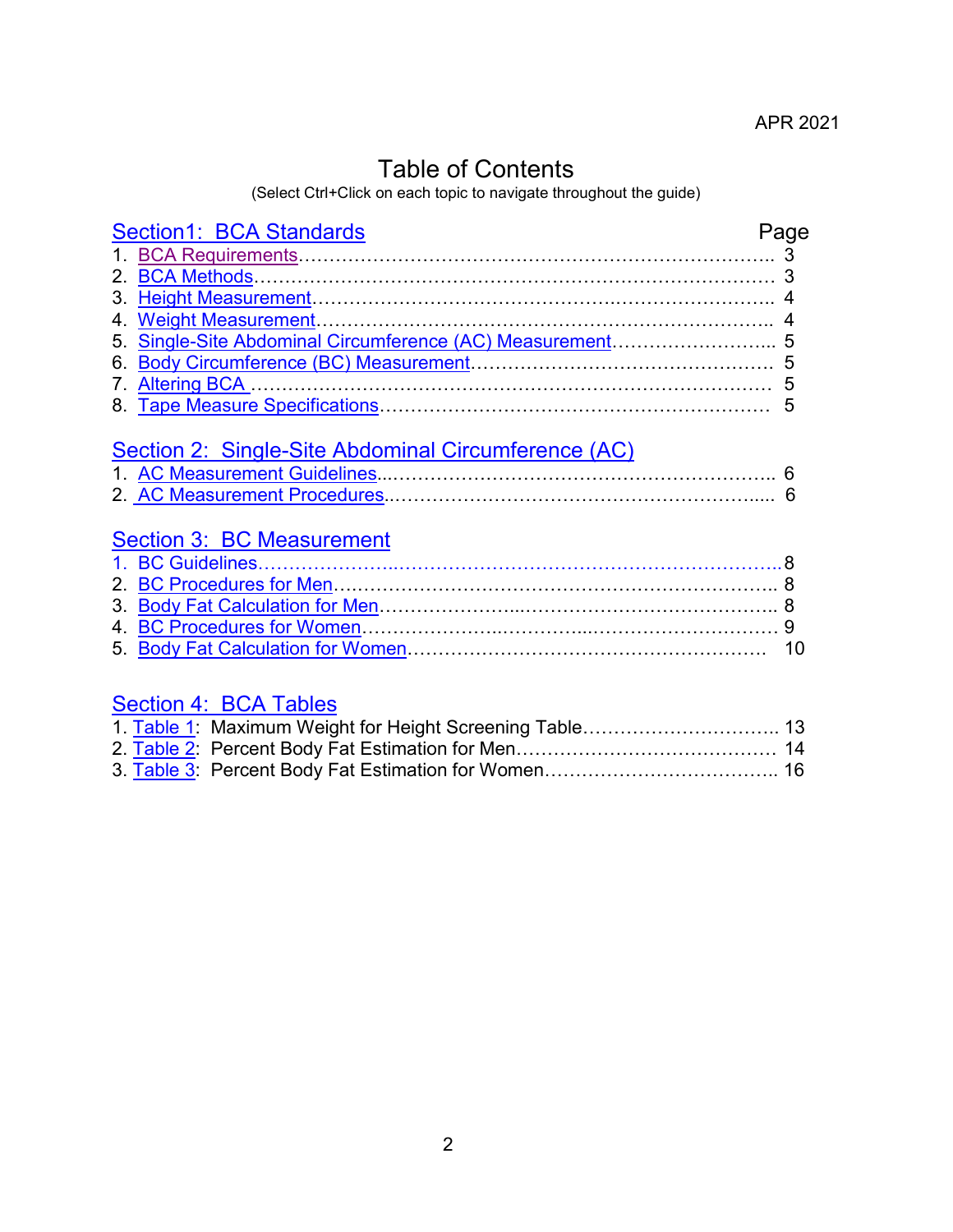#### <span id="page-2-0"></span>Section 1: BCA Standards

<span id="page-2-1"></span>1. BCA Requirements. Sailors are required to complete an official BCA, regardless of ability or authorization to participate in the PRT portion of the PFA. This requirement includes a Sailor whose PHA, DHA, or NAVPERS 6110/3 is overdue or incomplete. The BCA shall be completed within 45 days of, but not less than 24 hours prior to, participation in the PRT. The official BCA is the first and only BCA taken during the command PFA. If the recorded PRT is not completed within 45 days of the official BCA, the CO may assign a participation status of "UA" for the PRT. This policy applies to both active and reserve Sailors.

 a. Only certified CFLs or trained ACFLs are authorized to conduct official BCA measurements. A minimum of two certified, trained, and designated in writing CFL/ACFLs are required to conduct official BCA measurements.

 b. BCA measurements conducted by Medical and/or Morale Welfare and Recreation personnel cannot be used for official reporting nor do they override measurements taken by the CFL or ACFL.

 c. Single person behind closed doors (private) BCA measurements are strictly prohibited. Sailors are not entitled to private same gender CFL/ACFL measurements. However, commands are encouraged to have qualified male and female CFL/ACFLs whenever possible.

<span id="page-2-2"></span>2. BCA Methods. The methods to determine Sailors BCA are as follows:

a. Maximum Weight for Height (Step-1). Sailors who are within maximum weight for height pass the BCA. Sailors who are not within Step-1 must participate in the Abdominal Circumference (AC) Measurement (Step-2). See Table 1 for male and female maximum weight for height. In the center column, locate the Sailor's height (with fractions rounded up to the nearest whole inch). The maximum weight (in pounds) for men is located in the left column and the maximum weight (in pounds) for women is located in the right column.

b. AC measurement (Step-2). Sailors who are within AC measurement pass the BCA. Sailors who exceed 39 inches for males and 35.5 inches for females must participate in the Body Composition (BC) measurement (Step-3).

c. Body Circumference (BC) measurement (Step-3). Sailors who are within BC measurements pass the BCA. Sailors who exceed the maximum allowable body fat limits of 26 percent for males and 36 percent for females fail the BCA and the overall PFA for the cycle, regardless of PRT results. See Table 2 for the Percent Body Fat Estimation for Men and Table 3 for Percent Body Fat Estimation for Women.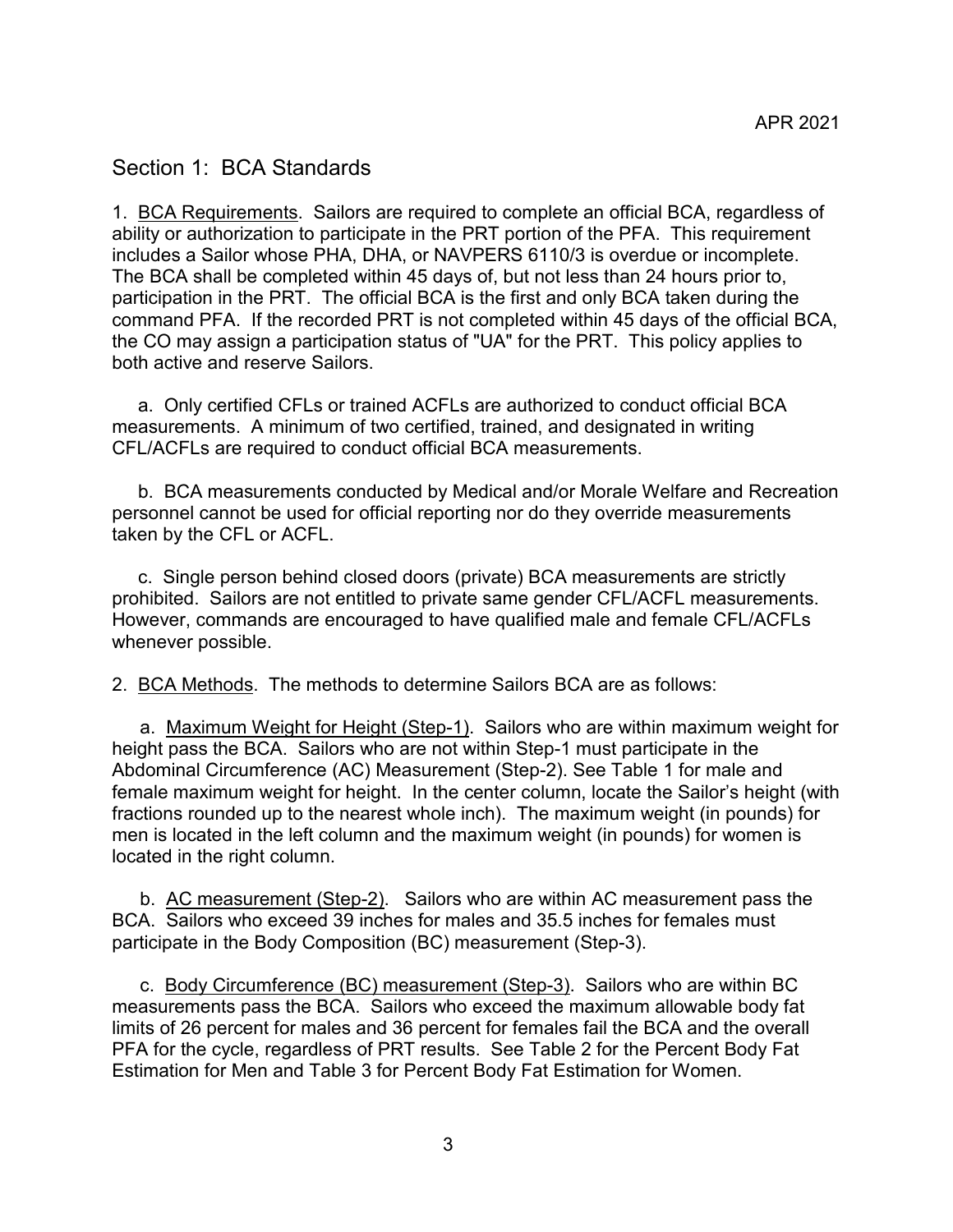(1) Sailors who fail Step-3 must participate in the PRT and require medical clearance prior to PRT participation.

(2) BC measurements must be conducted in the official Navy Physical Training Uniform (PTU) (i.e. shorts).

(3) Sailors who pass the BCA but are not within the Age-adjusted Standards (AAS) must be enrolled in FEP until they are within the AAS. Below is the AAS for Sailors by gender and age:

| Gender |       | Age Groups (Years) |       |       |  |  |  |  |  |  |  |  |  |
|--------|-------|--------------------|-------|-------|--|--|--|--|--|--|--|--|--|
|        | 17-21 | 22-29              | 30-39 | $40+$ |  |  |  |  |  |  |  |  |  |
| Male   | 22%   | 23%                | 24%   | 26%   |  |  |  |  |  |  |  |  |  |
| Female | 33%   | 34%                | 35%   | 36%   |  |  |  |  |  |  |  |  |  |

d. No substitute methods (e.g., underwater weighing, skin fold calipers, body mass index, bio-impendence, etc.) of assessment are permitted.

e. The official BCA is final and will not be reversed by a subsequent medical waiver for BCA. Sailors must address any potential medical issues prior to the official BCA.

<span id="page-3-0"></span>3. Height Measurement. Procedures for properly conducting height measurement are as follows:

a. Sailor removes shoes and must have socks on. Sailor is prohibited from including any type of height enhancements (i.e. gel inserts) and is subject to military disciplinary action under the UCMJ if in violation of this order.

b. Sailor will stand on flat surface, at attention, with head held horizontal, looking directly forward, with the line of vision horizontal, and the chin parallel to the deck. The body should be straight, but not rigid.

 c. Height measurement will be taken at the closes part of the Sailors scalp. Hair bulk for Sailor will not exceed the prescribed grooming standards in the Navy Uniform Regulations manual.

d. Height measurement will be rounded up to nearest full inch. The height measurement will be used to determine the Sailor's maximum allowable weight, as described in Table 1.

e. Sailors are authorized to conduct the weight for height assessment in the uniform of the day, if Steps 2 and 3 are not required.

<span id="page-3-1"></span>4. Weight Measurement. Procedures for properly conducting weight measurement are as follows: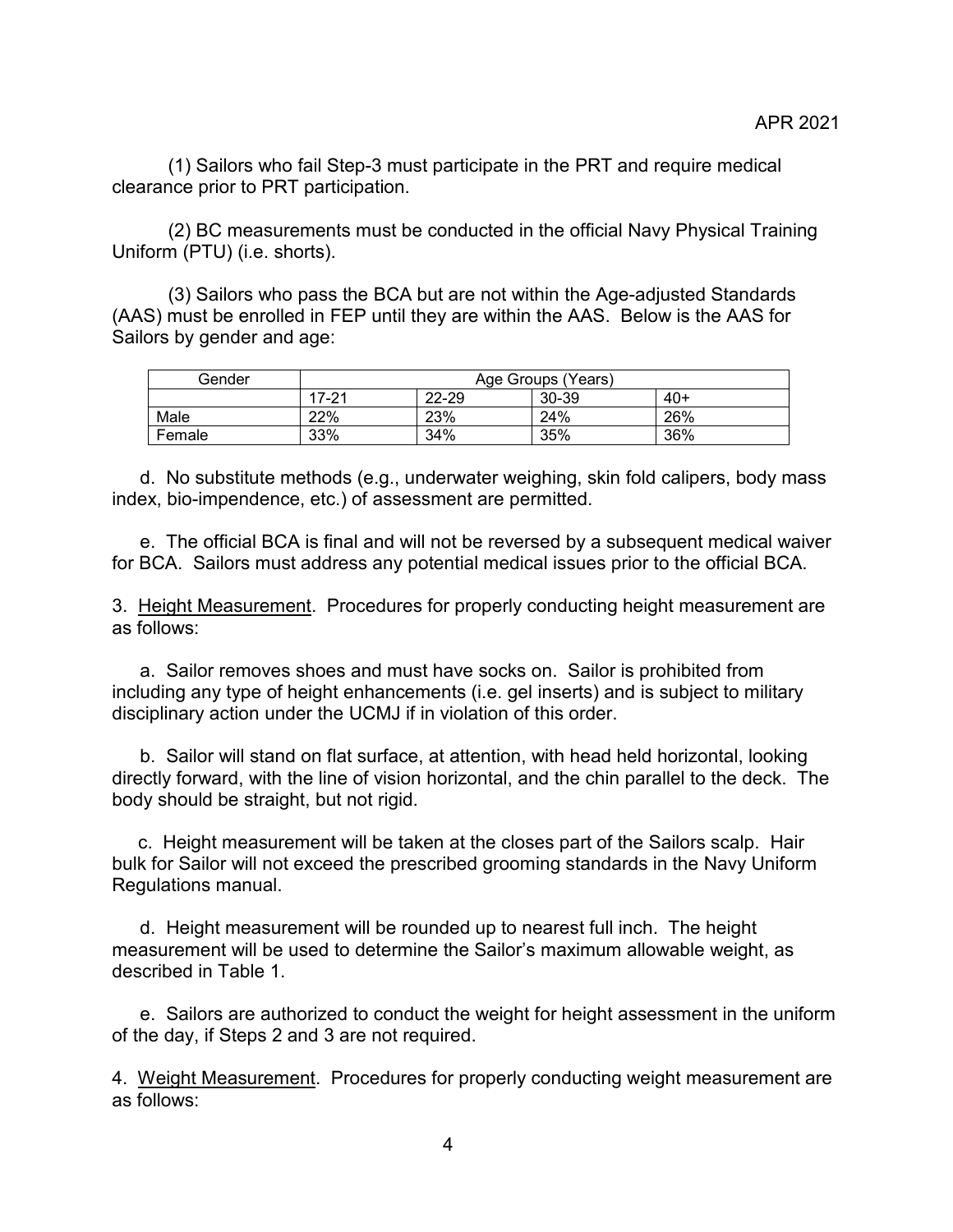a. The weight measurement will be taken with the Sailor in Navy PTU or in the uniform of the day, on calibrated scales (balance beam or digital), shoes removed and socks worn.

b. Weight measurement will be recorded to the nearest pound. If the weight fraction is less than ½ pound, round down to the nearest pound. If the weight fraction is ½ pound or greater, round up to the nearest pound. No deduction for clothing is permitted.

c. If Sailor's weight is less than or equal to the maximum weight listed for their gender, they are considered to be within BCA standards and Step-3 is not required.

d. If Sailor's weight is greater than the maximum weight listed for their gender, Step-3 must be performed. When performing Step-3, the height measurement from Step-1 is to be used to determine the Sailor's circumference value. For example, if the Sailor's Step-1 height is 67 ¼ inches, 68 inches will be used to obtain the height measurement, but 67.5 inches will be used to determine the circumference value if required.

*Note: Height measurements are rounded up to the nearest inch but the height for the BC circumference value will only be rounded up to the nearest ½ inch*.

<span id="page-4-0"></span>5. Single-Site Abdominal Circumference Measurement (AC). Sailors are to be measured immediately above the uppermost hipbone (superior border of the iliac crest) at the right side of the body vertically in line with the armpit (mid-axillary line). CFL/ACFL will start the measurement on the right side of the Sailor.

<span id="page-4-1"></span>6. BC Measurement. Sailors not within maximum weight for height standards (Step-1) and exceed AC measurement (Step-2), must complete the BC measurement (Step-3).

a. Male Sailors are to be measured at the neck and abdomen.

b. Female Sailors are to be measured at the neck, natural waist, and hips.

<span id="page-4-2"></span>7. Altering BCA. CFL/ACFLs are required to keep their eyes out for Sailors who attempt to alter their BCA measurements. Sailors are discouraged from using extreme body fat reducing methods to meet BCA standards. Dehydration methods are dangerous and Sailors put themselves at risk during the PFA if they have not reduced body fat through a proper diet and exercise program. If temporary altering is detected, the Sailor must wait at least 72 hours before attempting the official BCA measurement. Any attempt to influence the BCA measurement through intimidation, coercion or other means may result in disciplinary action under the Uniform Code of Military Justice.

<span id="page-4-3"></span>8. Tape Measure Specifications. Use a tape measure made of non-stretchable material, preferably fiberglass. Do not use cloth or steel tape measures. The preferred tape is one that is self-retracting, with locking capability, which can accurately measure circumference in both 1/16" inch and millimeter increments. The tape measure width should be  $\frac{1}{4}$  inch –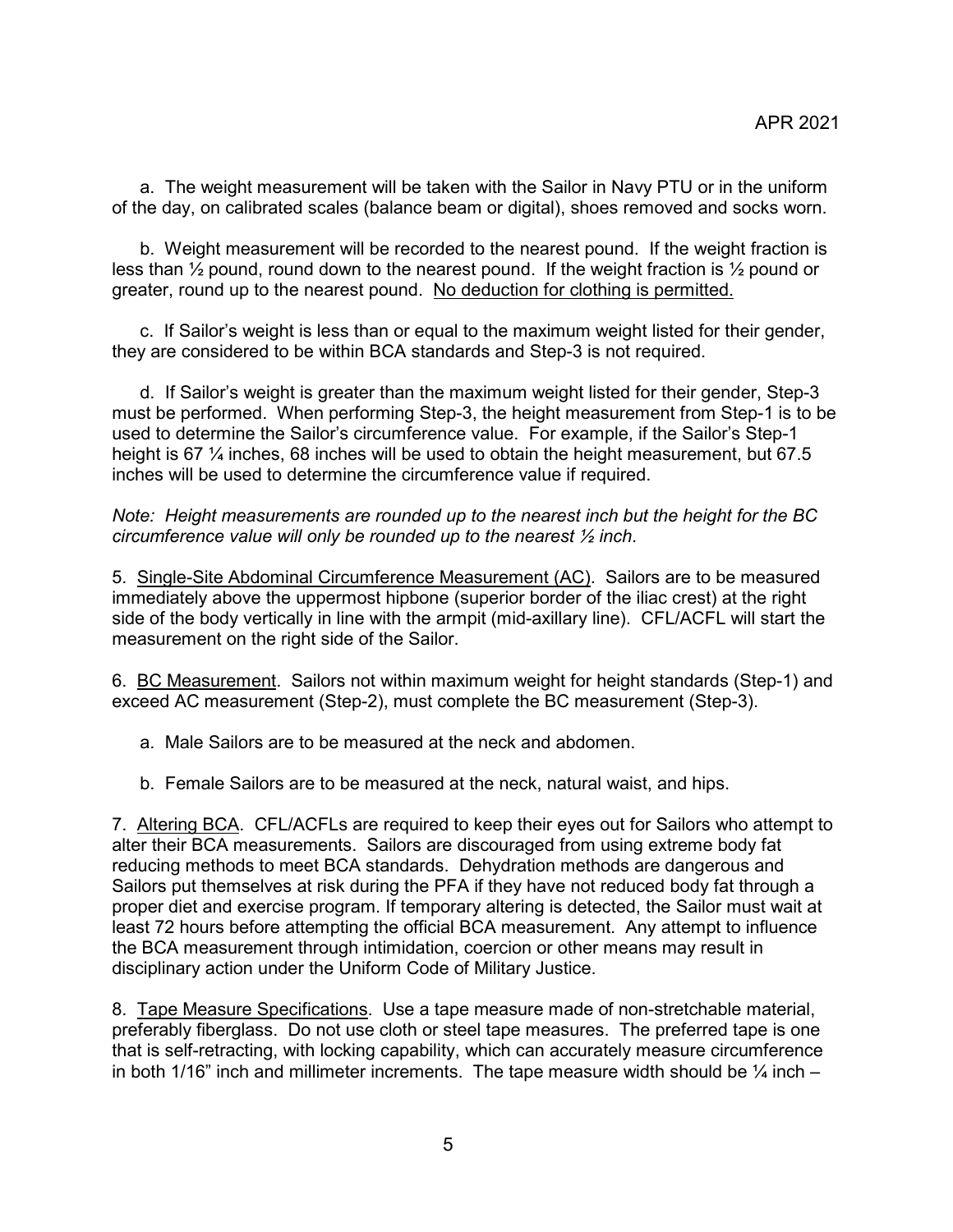3/8 inch and calibrated (i.e., compared with a yardstick or metal ruler). This is done by aligning the tape measure with the quarter inch markings on the ruler.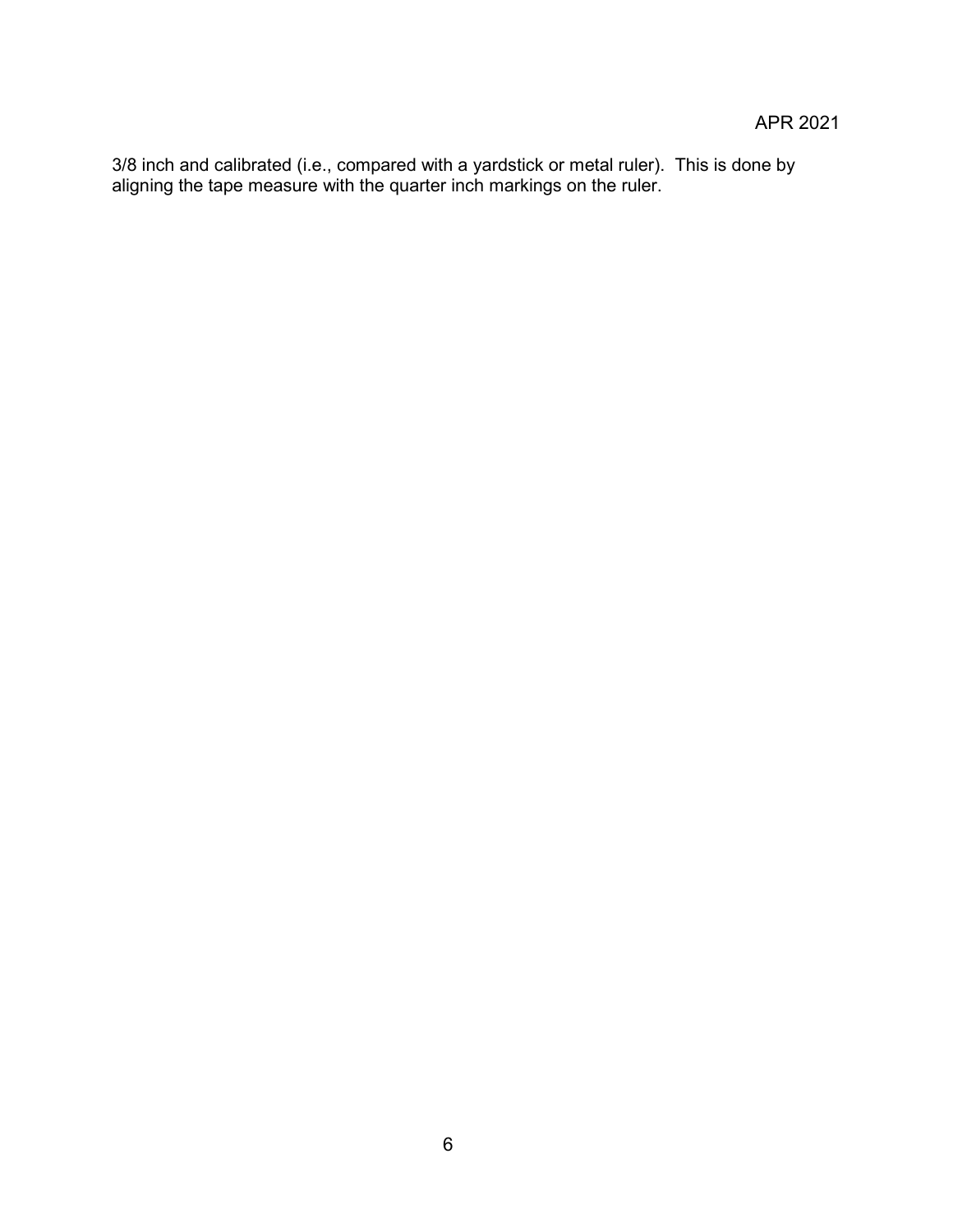<span id="page-6-0"></span>Section 2: Single-Site Abdominal Circumference (AC)

<span id="page-6-1"></span>1. AC Measurement Guidelines. AC measurements for both male and female will be conducted with the same procedure.

a. AC measurements are to be taken on the right side of the body with the tape parallel to the deck.

b. When measuring circumferences, apply the tape measure so that it makes contact with the skin, conforms to the body surface being measured, and does not compress the underlying soft tissues.

c. All circumference measurements are to be taken two times, sequentially and rounded down to the nearest 1/2 inch. If one of the two measurements differs by more than one-inch, take an additional measurement and compute a mathematical average of the two closest measurements to the nearest 1/2 inch and record this value.

| Male                         |                                                                 |
|------------------------------|-----------------------------------------------------------------|
| Example:                     | Rounding                                                        |
| AC $1 = 39.25$               | 39                                                              |
| AC $2 = 37.5$                | 37.5                                                            |
| $AC$ 3 = 38.75               | 38.5                                                            |
| Average AC:                  |                                                                 |
|                              | 1. Add 39 and 38.5 (the two closest rounded measurements); then |
| 2. Divide the sum by 2; then |                                                                 |
|                              | 3. $(39 + 38.5) / 2 = 38.75$ and the male Sailor is passes.     |

<span id="page-6-2"></span>2. AC Measurement Procedures. The CFL will locate the measurement landmark immediately above the right uppermost hip bone (superior border of the iliac crest) at the side of the body vertically in line with the right armpit (mid-axillary line). If desired, the Sailor may assist the CFL in locating the measurement landmark by resting the right hand on the hip, using rearward facing right thumb to locate the iliac crest. The CFL will determine final horizontal - vertical intersection point for landmark confirmation. The Sailor will stand on a flat surface with feet no more than shoulder width apart. The head should be horizontal, looking directly forward with the chin parallel to the floor. The Sailor may use one hand to initially assist the CFL in anchoring the tape measure to the body, but must remove the hand from the tape measure before the official measurement is recorded. Measurement will be taken on bare skin. The free hand may be used to hold the shirt out of the way, but no part of the hands or arms may extend above the shoulders. The Sailor will remain stationary while the CFL conducts the measurement by initially moving around the Sailor to place the tape in a horizontal plane around the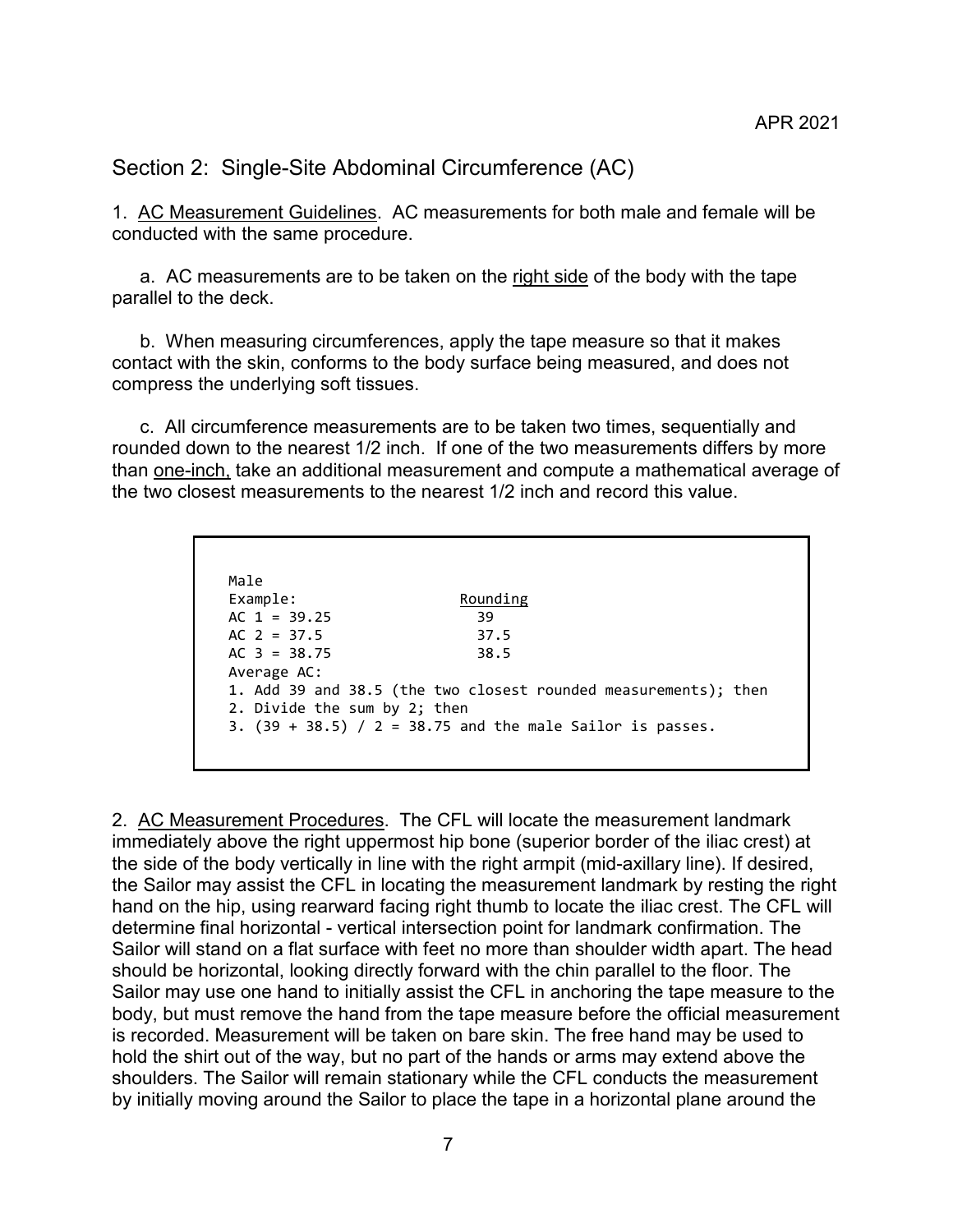abdomen. The CFL will ensure tape is parallel to the floor at the level of the landmark (bottom edge of the tape just contacts landmark), is snug, but does not compress the bare skin. The CFL will take the measurement at the end of the Sailor's normal respiration. If redness and lines in the skin are observed, turn the Sailor away for 72 hours.



Photo: Abdominal Circumference (AC) Measurement: the landmark for obtaining the AC measurement is the Superior border of the iliac crest at the side of the body vertically in line with the armpit (mid-axillary line).

\*\* Amplifying information and videos are located on the Navy Personnel Command (NPC) 21<sup>st</sup> Century Sailor, Physical Readiness web page.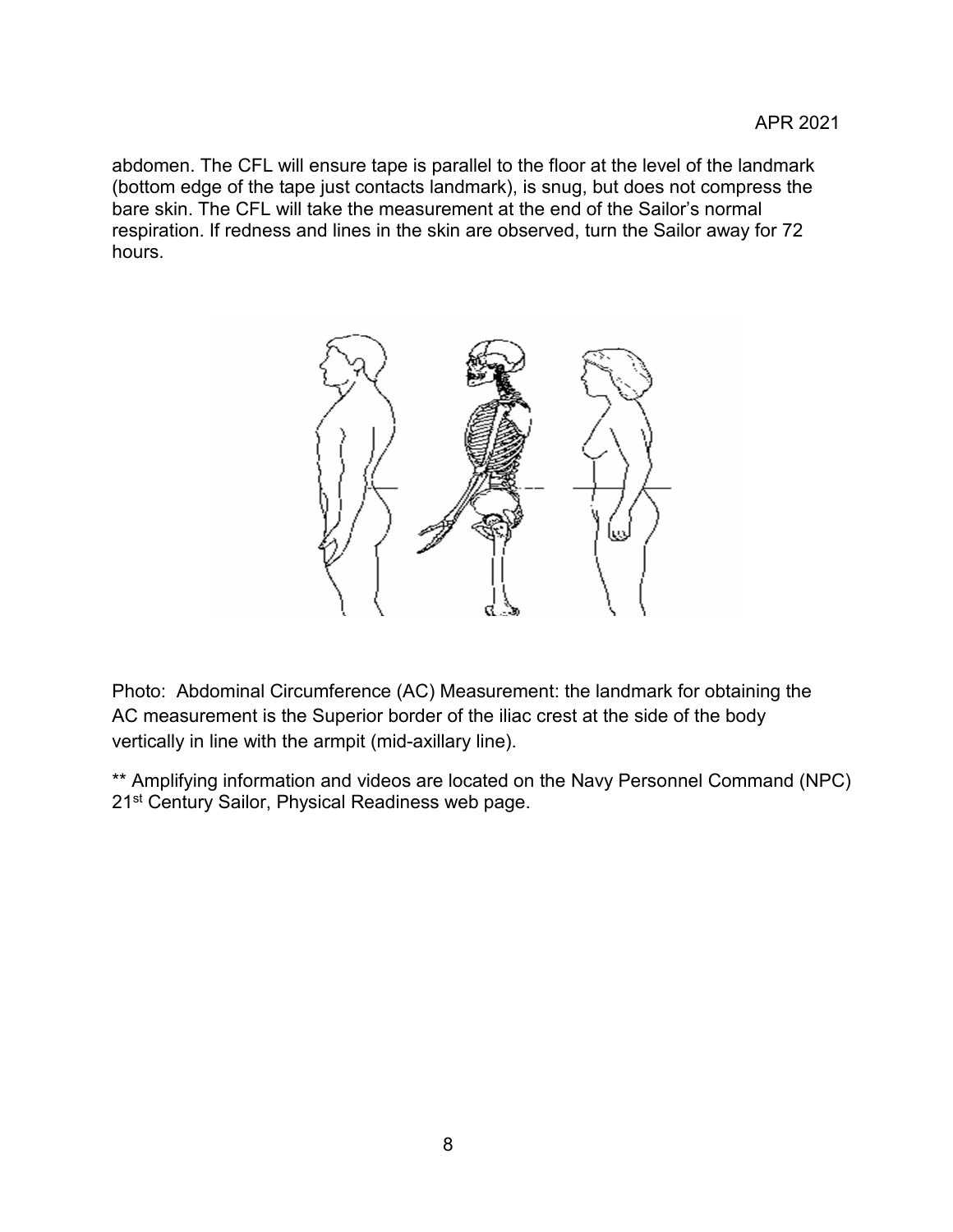#### <span id="page-8-0"></span>Section 3: BC Measurement

#### <span id="page-8-1"></span>1. BC Guidelines.

a. All BC measurements will be performed from the right side of the Sailors body with the tape parallel to the deck.

b. When measuring circumferences, apply the tape measure so that it makes contact with the skin, conforms to the body surface being measured, and does not compress the underlying soft tissues.

c. All circumference measurements are to be taken two times, sequentially and recorded to the nearest  $\frac{1}{2}$  inch. If one of the two measurements differs by more than one-inch, take an additional measurement and compute a mathematical average of the two closest measurements to the nearest ½inch and record this value.

d. Each set of measurements will be completed sequentially to discourage assumption of repeated measurement readings. For example: Do not complete two neck circumferences followed by two abdomen circumferences. Continue the process until both sets of measurements have been taken

<span id="page-8-2"></span>2. BC Procedures for Men. BC circumference measurements will be taken on the neck and abdomen.

a.. Neck measurement will:

(1) Be taken on bare skin, at the point just below the larynx (Adam's Apple) and perpendicular to the long axis of the neck. Do not place the tape measure over the larynx. Sailor must look straight ahead during measurement with shoulders down and relaxed (not hunched).

(2) Ensure tape is close to a horizontal line as anatomically feasible (the tape line in the front of the neck should be at the same height as the tape line in the back of the neck). Care should be taken so as not to involve the shoulder/neck muscles (trapezius) in the measurement.

(3) Round up the measurement to the nearest  $\frac{1}{2}$  inch and record (e.g., round 16)  $\frac{1}{4}$  inches to 16  $\frac{1}{2}$  inches).

b. Abdomen measurement will:

(1) Be taken on bare skin, across the naval (belly button) with the Sailor's arms down to their side. If there are any indications the Sailor has attempted to alter the BC measurement, turn the Sailor away for 72 hours and report this incident to the triad.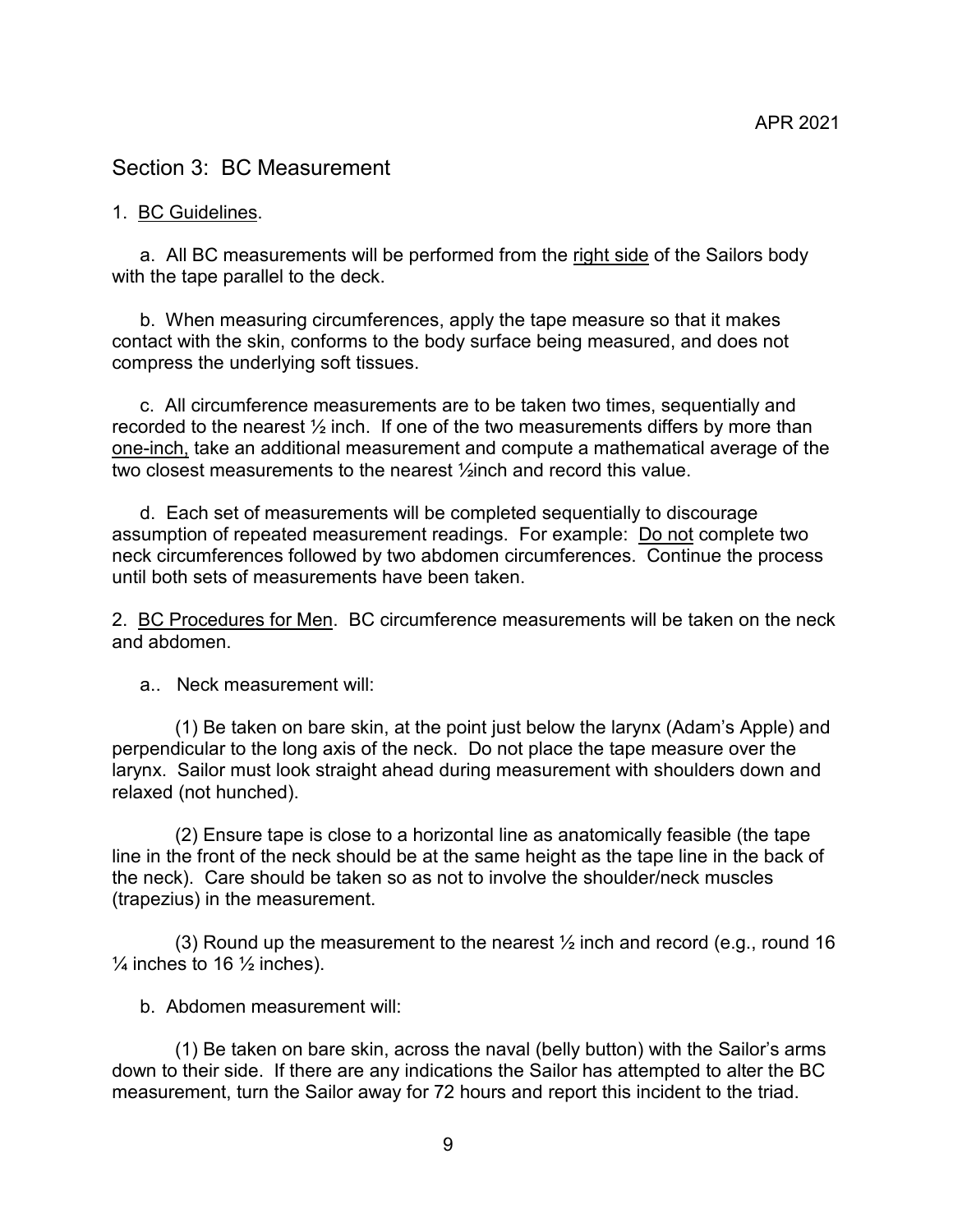(2) Be taken at the end of the Sailor's normal, relaxed exhalation. Discourage the Sailor from holding their breath by taking the measurement after several exhales.

(3) Round down the measurement to the nearest  $\frac{1}{2}$  inch and record (e.g., round 34  $\frac{3}{4}$  inches to 34  $\frac{1}{2}$  inches).

<span id="page-9-0"></span>3**.** Body Fat Calculation for Men. Subtract neck circumference from abdominal circumference to obtain the circumference value (CV). (Abdominal-Neck=Circumference Value)

a. Use the Percent Body Fat Estimation for Men (Table 2) to locate the column which matches the Sailor's height (rounded up to nearest half inch) and the appropriate row in the table which matches the Sailor's cumulative circumference value (rounded down to nearest half inch).

b. Follow applicable column down and row across until they intersect; this number represents Sailor's estimated percent body fat. Note: This is only an estimate and the official BCA is determined once entered in PRIMS.

c. For circumference values less than the value in Table 2, body fat percentage is less than or equal to smallest body fat percentage in the column. For circumference values greater than value in table, body fat percentage is greater than or equal to largest body fat percentage in the column.

<span id="page-9-1"></span>4. BC Procedures for Women. BC circumference measurements for women will be taken at the neck, natural waist, and hips.

a. Neck measurements will:

(1) Be taken on bare skin, at a point just below the larynx and perpendicular to the long axis of the neck. Do not place the tape measure over the larynx. Sailor looks straight ahead during measurement, with shoulders down and relaxed (not hunched).

(2) Ensure tape is close to a horizontal line as anatomically feasible (the tape line in the front of the neck should be at the same height as the tape line in the back of the neck). Care should be taken so as not to involve the shoulder/neck muscles (trapezius) in the measurement.

(3) Round neck measurement up to the nearest  $\frac{1}{2}$  inch and record (e.g., round 13 3/8 inches to 13 ½ inches).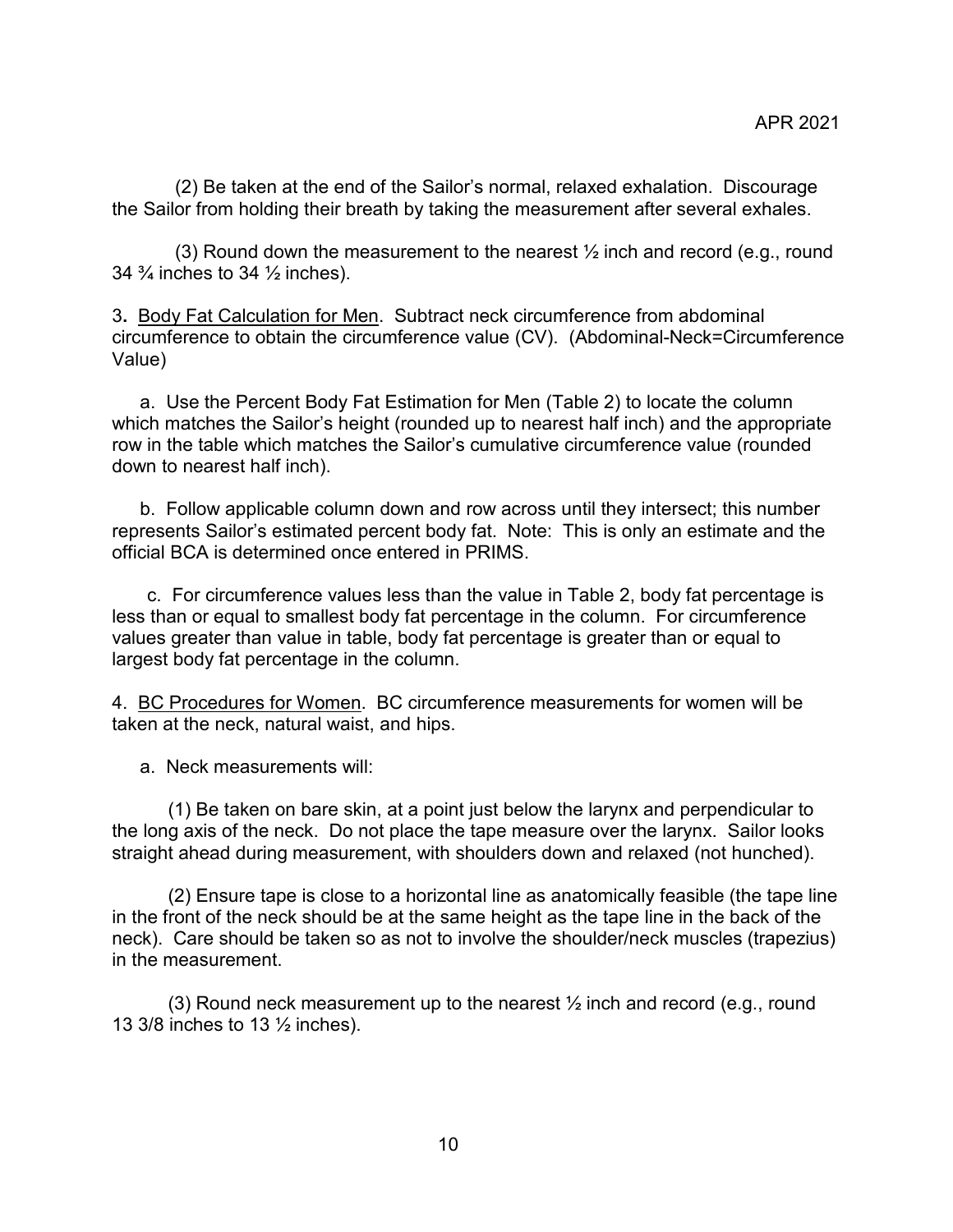b. Natural Waist measurements will:

(1) Be taken on bare skin, at point of minimal abdominal circumference, usually located about halfway between the navel and the lower end of the sternum (breastbone). When this site is not easily observed, take several measurements at probable sites and use smallest value.

(2) Ensure the tape is level and parallel to the deck and make sure the Sailor's arms are at their sides. Take measurements at the end of Sailor's normal, relaxed exhalation.

(3) be rounded down and record to nearest ½ inch and record (e.g., round 28 5/8 inches to 28  $\frac{1}{2}$  inches).

```
Example:
Neck 1 = 13.0
Neck 2 = 14.5
Neck 3 = 13.5Average Neck: 13.5 
        1. Adding 13.0 and 13.5 (the two closest measurements); then 
         2. Dividing the sum by 2; then
       3. Rounding the quotient; so
(13.0 + 13.5) / 2 = 13.25 which is rounded to 13.5
```
c. Hip measurements will:

(1) Only be taken over the Navy PTU shorts. Control-top panty hose, spandex tights, and other shaping garments are prohibited during measurements. Tight-fitting rubberized foundation garments or exercise belts are also prohibited at least 30 minutes prior to measurement.

(2) Be taken from Sailor's right side by placing the tape around the hips so that it passes over the greatest protrusion of the gluteus muscles (buttocks) as viewed from the side. CFL/ACFL is to ensure the tape is level and parallel to deck. Apply sufficient tension on the tape to minimize effect of clothing.

(3) Be Round hip measurement down to nearest  $\frac{1}{2}$  inch and record (e.g., round 44 3/8 inches to 44 inches).

<span id="page-10-0"></span>5**.** Body Fat Calculation for Women. Add waist and hip circumferences, then subtract neck circumference to obtain Sailor's circumference value (CV). Calculation: Waist + Hips - Neck = CV.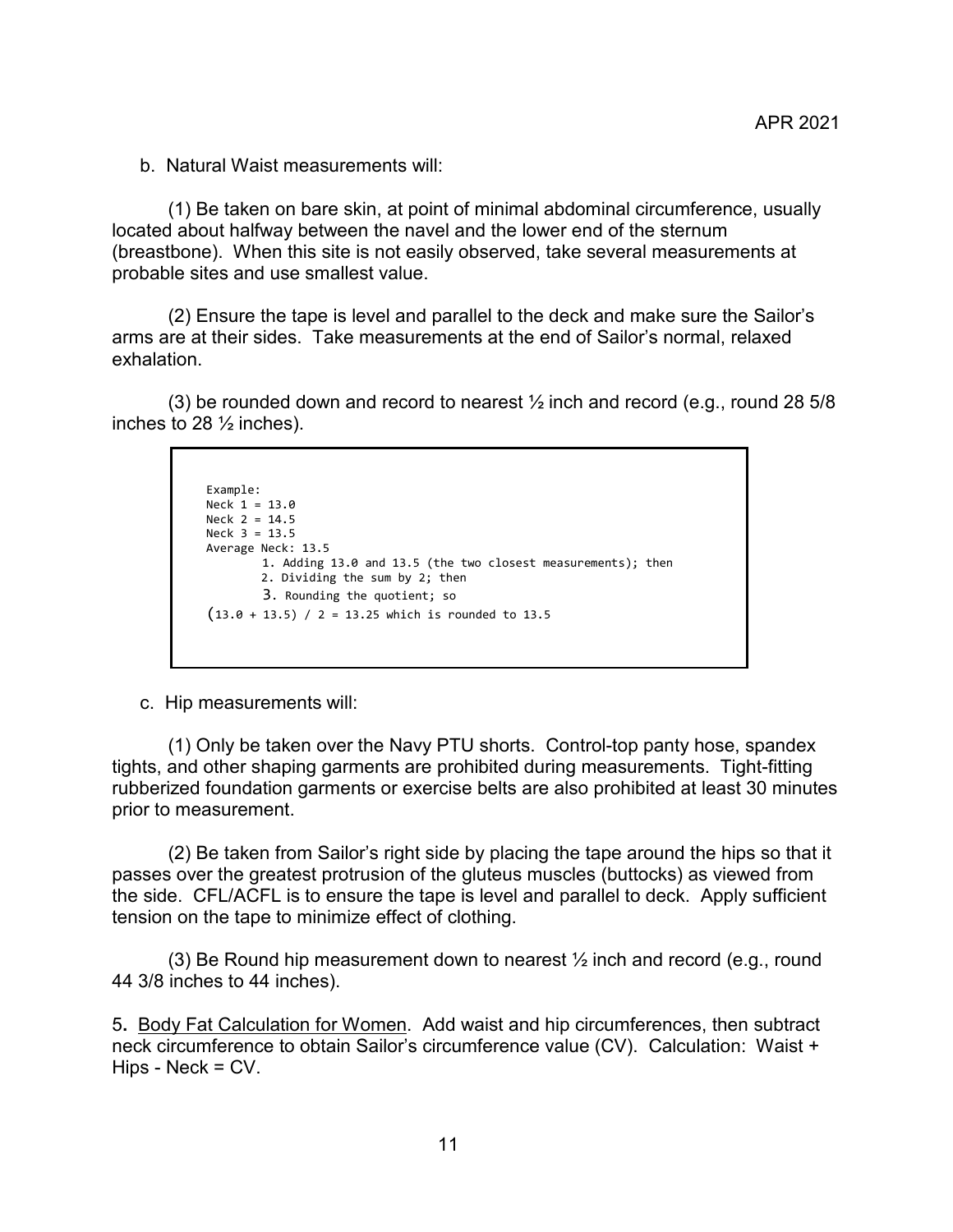a. Use the Percent Body Fat Estimation for Women (Table 3) to locate the column which matches the Sailor's height (rounded up to nearest half inch) and the row which matches the Sailor's cumulative circumference value (rounded down to nearest half inch).

b. Follow applicable column down and row across until they intersect; this number represents Sailor's estimated percent body fat (BCA). This is only an estimate and the official BCA is determined once entered in PRIMS.

c. For circumference values less than the value in Table 3, body fat percentage is less than or equal to smallest body fat percentage in the column. For circumference values greater than the value in Table 3, body fat percentage is greater than or equal to largest body fat percentage in column.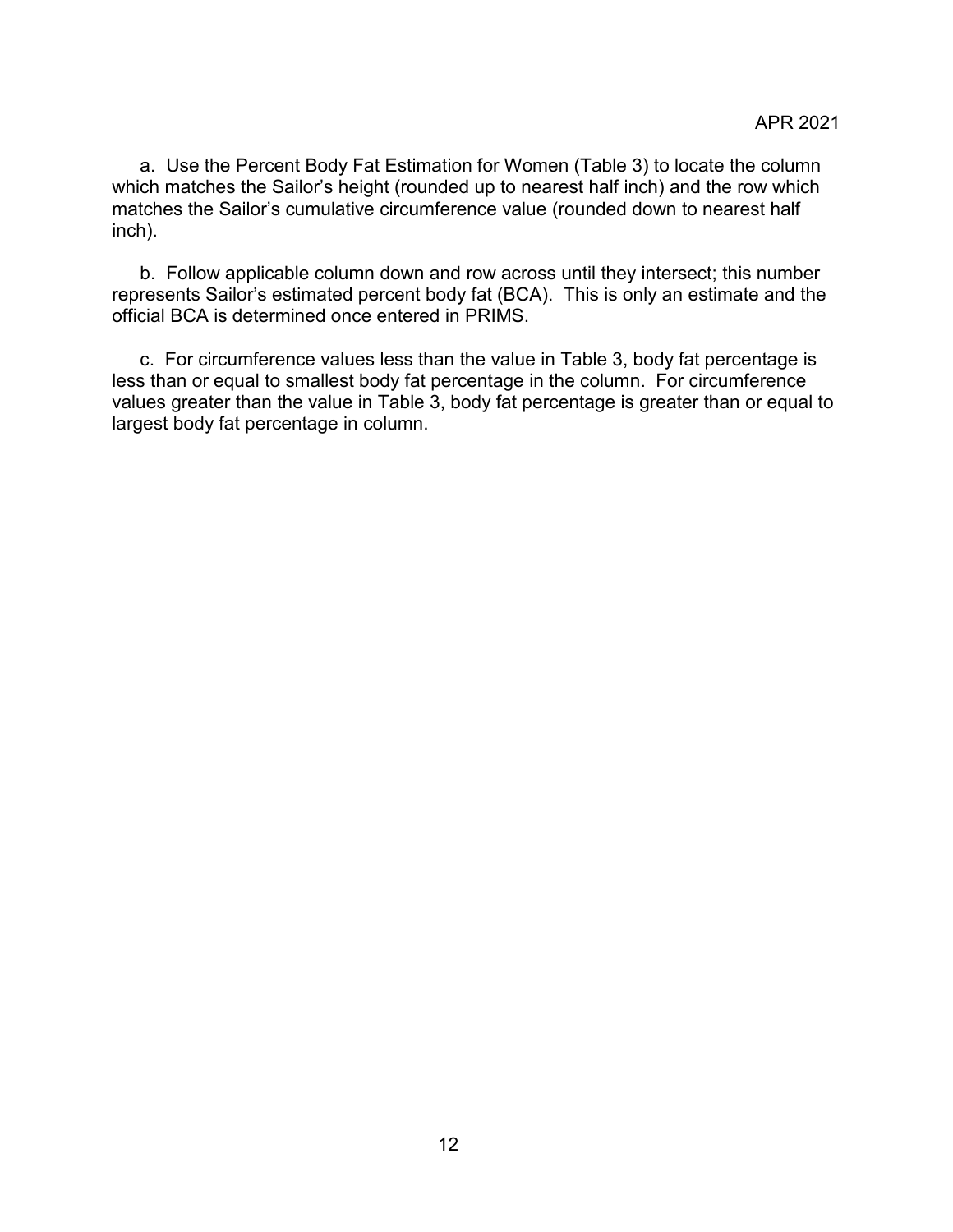### Section 4: BCA Tables

# <span id="page-12-0"></span>Table 1: Maximum Weight for Height Table 2: Percent Body Fat Estimation for Men Table 3: Percent Body Fat Estimation for Women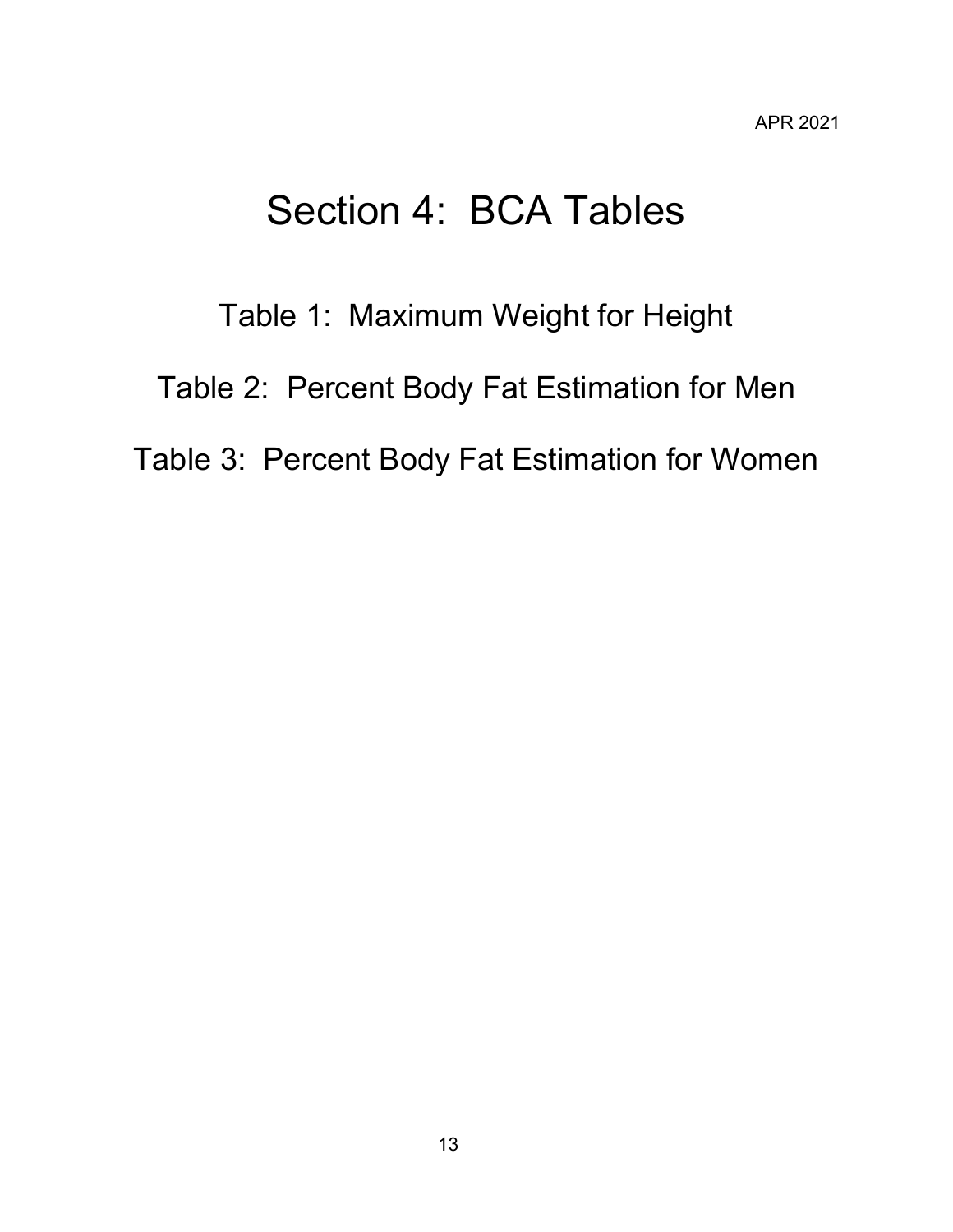<span id="page-13-0"></span>

| Men<br><b>Maximum Weight (pounds)</b> | $\cdots$<br>Sailor's Height (inches)<br>(fractions rounded up to<br>nearest whole inch) | .<br>Women<br><b>Maximum Weight (pounds)</b> |
|---------------------------------------|-----------------------------------------------------------------------------------------|----------------------------------------------|
| 97                                    | 51                                                                                      | 102                                          |
| 102                                   | 52                                                                                      | 106                                          |
| 107                                   | 53                                                                                      | 110                                          |
| 112                                   | 54                                                                                      | 114                                          |
| 117                                   | 55                                                                                      | 118                                          |
| 122                                   | 56                                                                                      | 123                                          |
| 127                                   | 57                                                                                      | 127                                          |
| 131                                   | 58                                                                                      | 131                                          |
| 136                                   | 59                                                                                      | 136                                          |
| 141                                   | 60                                                                                      | 141                                          |
| 145                                   | 61                                                                                      | 145                                          |
| 150                                   | 62                                                                                      | 149                                          |
| 155                                   | 63                                                                                      | 152                                          |
| 160                                   | 64                                                                                      | 156                                          |
| 165                                   | 65                                                                                      | 160                                          |
| 170                                   | 66                                                                                      | 163                                          |
| 175                                   | 67                                                                                      | 167                                          |
| 181                                   | 68                                                                                      | 170                                          |
| 186                                   | 69                                                                                      | 174                                          |
| 191                                   | 70                                                                                      | 177                                          |
| 196                                   | 71                                                                                      | 181                                          |
| 201                                   | 72                                                                                      | 185                                          |
| 206                                   | 73                                                                                      | 189                                          |
| 211                                   | 74                                                                                      | 194                                          |
| 216                                   | 75                                                                                      | 200                                          |
| 221                                   | 76                                                                                      | 205                                          |
| 226                                   | 77                                                                                      | 211                                          |
| 231                                   | 78                                                                                      | 216                                          |
| 236                                   | 79                                                                                      | 222                                          |
| 241                                   | 80                                                                                      | 227                                          |
| 246                                   | 81                                                                                      | 233                                          |
| 251                                   | 82                                                                                      | 239                                          |
| 256                                   | 83                                                                                      | 245                                          |
| 261                                   | 84                                                                                      | 251                                          |
| 266                                   | 85                                                                                      | 257                                          |
| 271                                   | 86                                                                                      | 263                                          |

**TABLE 1 MAXIMUM WEIGHT FOR HEIGHT SCREENING TABLE**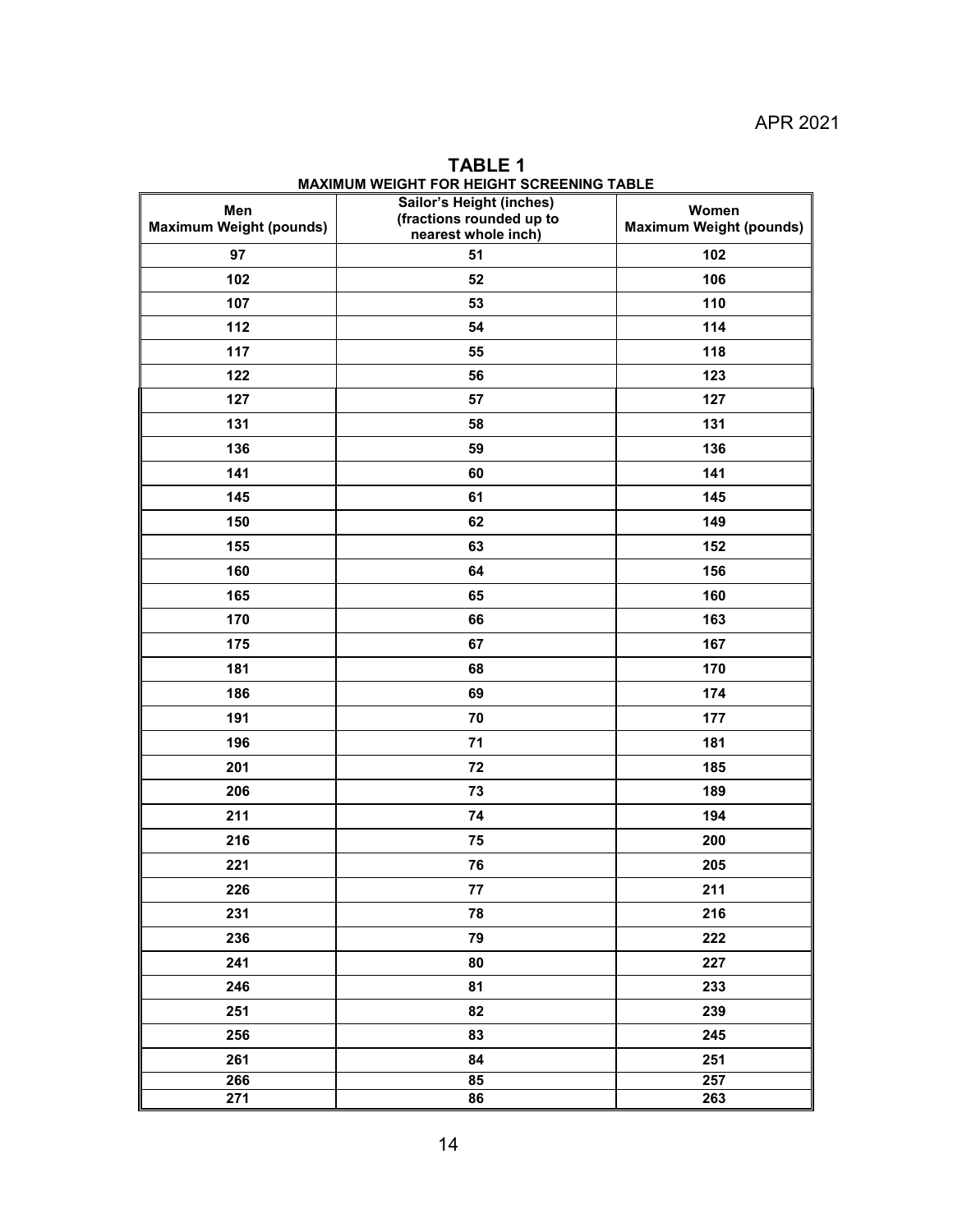APR 2021

**TABLE 2 PERCENT BODY FAT ESTIMATION FOR MEN**

<span id="page-14-0"></span>

| Circumference |                |                  |              |              |        |        |        |                                                                               |          | Height (inches) |             |        |        |          |        |        |          |                |          |          |
|---------------|----------------|------------------|--------------|--------------|--------|--------|--------|-------------------------------------------------------------------------------|----------|-----------------|-------------|--------|--------|----------|--------|--------|----------|----------------|----------|----------|
| Value*        | 60             | 60.5             | 61           | 61.5         | 62     | 62.5   | 63     | 63.5                                                                          | 64       | 64.5            | 65          | 65.5   | 66     | 66.5     | 67     | 67.5   | 68       | 68.5           | 69       | 69.5     |
| 13            | $\leq$         | $\leq$           | $\leq$       | $\leq$ 9     | $\leq$ | $\leq$ | $<$ 9  | $\leq$                                                                        | $\leq$   | $\leq$          | < 9         | $\leq$ | $\leq$ | $\leq$   | $\leq$ | $\leq$ | $\leq$   | $\leq$         | $\leq$ 9 | $<$ 9    |
| 13.5          | 9 <sup>1</sup> | $\boldsymbol{9}$ | $\mathbf{Q}$ | $\mathbf{Q}$ | $\leq$ | $\leq$ | $\leq$ | $\leq$                                                                        | $\leq 9$ | $\leq 9$        | $\langle 9$ | $\leq$ | $\leq$ | $\leq$   | $\leq$ | $\leq$ | $\leq$   | $\leq 9$       | $\leq$   | $\leq 9$ |
| 14            | 11             | 11               | 10           | 10           | 10     | 10     | 9      | 9                                                                             | $\leq$ 9 | $\leq$ 9        | $\leq$ 9    | $\leq$ | < 9    | $\leq$ 9 | $\leq$ | $\leq$ | $\leq$ 9 | $\leq$         | $\leq$ 9 | $\leq$   |
| 14.5          | 12             | 12               | 12           | 11           | 11     | 11     | 11     | 10                                                                            | 10       | 10              | 10          | 9      | 9      | $\leq$   | $<$ 9  | $\leq$ | $\leq$   | $\leq$         | $<$ 9    | $\leq$   |
| 15            | 13             | 13               | 13           | 13           | 12     | 12     | 12     | 12                                                                            | 11       | 11              | 11          | 11     | 10     | 10       | 10     | 10     | 10       | 9 <sup>1</sup> | 9        | < 10     |
| 15.5          | 15             | 14               | 14           | 14           | 14     | 13     | 13     | 13                                                                            | 13       | 12              | 12          | 12     | 12     | 11       | 11     | 11     | 11       | 11             | 10       | 10       |
| 16            | 16             | 16               | 15           | 15           | 15     | 15     | 14     | 14                                                                            | 14       | 14              | 13          | 13     | 13     | 13       | 12     | 12     | 12       | 12             | 12       | 11       |
| 16.5          | 17             | 17               | 16           | 16           | 16     | 16     | 15     | 15                                                                            | 15       | 15              | 14          | 14     | 14     | 14       | 14     | 13     | 13       | 13             | 13       | 12       |
| 17            | 18             | 18               | 18           | 17           | 17     | 17     | 17     | 16                                                                            | 16       | 16              | 16          | 15     | 15     | 15       | 15     | 14     | 14       | 14             | 14       | 14       |
| 17.5          | 19             | 19               | 19           | 18           | 18     | 18     | 18     | 17                                                                            | 17       | 17              | 17          | 16     | 16     | 16       | 16     | 16     | 15       | 15             | 15       | 15       |
| 18            | 20             | 20               | 20           | 19           | 19     | 19     | 19     | 18                                                                            | 18       | 18              | 18          | 18     | 17     | 17       | 17     | 17     | 16       | 16             | 16       | 16       |
| 18.5          | 21             | 21               | 21           | 20           | 20     | 20     | 20     | 19                                                                            | 19       | 19              | 19          | 19     | 18     | 18       | 18     | 18     | 17       | 17             | 17       | 17       |
| 19            | 22             | 22               | 22           | 21           | 21     | 21     | 21     | 20                                                                            | 20       | 20              | 20          | 20     | 19     | 19       | 19     | 19     | 18       | 18             | 18       | 18       |
| 19.5          | 23             | 23               | 23           | 22           | 22     | 22     | 22     | 21                                                                            | 21       | 21              | 21          | 21     | 20     | 20       | 20     | 20     | 19       | 19             | 19       | 19       |
| 20            | 24             | 24               | 24           | 23           | 23     | 23     | 23     | 22                                                                            | 22       | 22              | 22          | 21     | 21     | 21       | 21     | 21     | 20       | 20             | 20       | 20       |
| 20.5          | 25             | 25               | 25           | 24           | 24     | 24     | 24     | 23                                                                            | 23       | 23              | 23          | 22     | 22     | 22       | 22     | 21     | 21       | 21             | 21       | 21       |
| 21            | 26             | 26               | 25           | 25           | 25     | 25     | 24     | 24                                                                            | 24       | 24              | 24          | 23     | 23     | 23       | 23     | 22     | 22       | 22             | 22       | 21       |
| 21.5          | 27             | 27               | 26           | 26           | 26     | 26     | 25     | 25                                                                            | 25       | 25              | 24          | 24     | 24     | 24       | 23     | 23     | 23       | 23             | 23       | 22       |
| $22\,$        | 28             | 27               | 27           | 27           | 27     | 26     | 26     | 26                                                                            | 26       | 25              | 25          | 25     | 25     | 25       | 24     | 24     | 24       | 24             | 23       | 23       |
| 22.5          | 29             | 28               | 28           | 28           | 28     | 27     | 27     | 27                                                                            | 27       | 26              | 26          | 26     | 26     | 25       | 25     | 25     | 25       | 24             | 24       | 24       |
| 23            | 29             | 29               | 29           | 29           | 28     | 28     | 28     | 28                                                                            | 27       | 27              | 27          | 27     | 26     | 26       | 26     | 26     | 26       | 25             | 25       | 25       |
| 23.5          | 30             | 30               | 30           | 29           | 29     | 29     | 29     | 28                                                                            | 28       | 28              | 28          | 27     | 27     | 27       | 27     | 27     | 26       | 26             | 26       | 26       |
| 24            | 31             | 31               | 30           | 30           | 30     | 30     | 29     | 29                                                                            | 29       | 29              | 28          | 28     | 28     | 28       | 28     | 27     | 27       | 27             | 27       | 26       |
| 24.5          | 32             | 31               | 31           | 31           | 31     | 30     | 30     | 30                                                                            | 30       | 29              | 29          | 29     | 29     | 29       | 28     | 28     | 28       | 28             | 27       | 27       |
|               |                |                  |              |              |        |        |        | *Circumference value = abdomen circumference – neck circumference (in inches) |          |                 |             |        |        |          |        |        |          |                |          |          |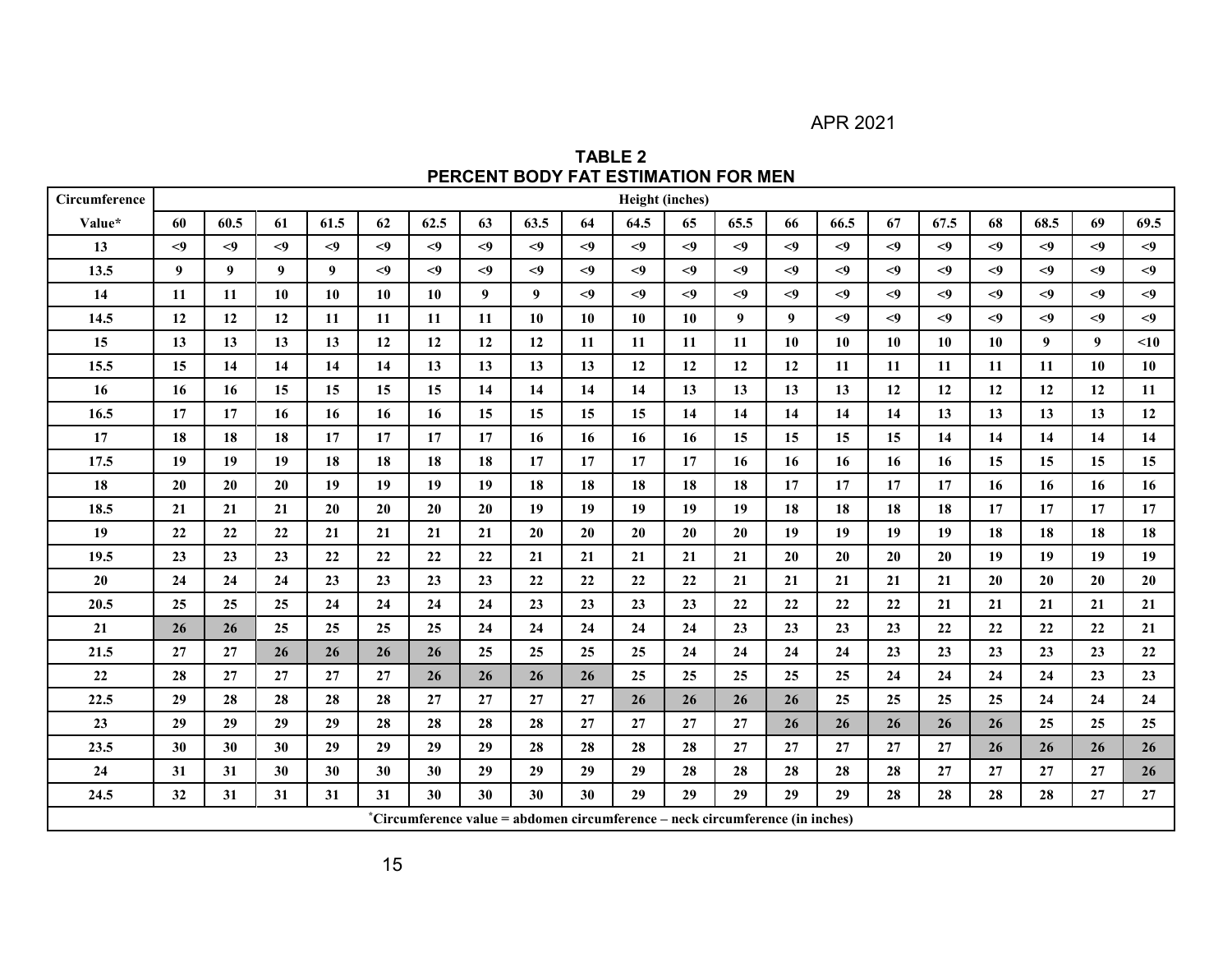| TABLE 2                                  |  |
|------------------------------------------|--|
| PERCENT BODY FAT ESTIMATION MEN (CONT'D) |  |

| Circumference |    |        |        |       |        |        |       |                                                                               |       | Height (inches) |        |          |        |        |        |       |        |        |       |        |
|---------------|----|--------|--------|-------|--------|--------|-------|-------------------------------------------------------------------------------|-------|-----------------|--------|----------|--------|--------|--------|-------|--------|--------|-------|--------|
| Value*        | 70 | 70.5   | 71     | 71.5  | 72     | 72.5   | 73    | 73.5                                                                          | 74    | 74.5            | 75     | 75.5     | 76     | 76.5   | 77     | 77.5  | 78     | 78.5   | 79    | 79.5   |
| 15            | 9  | $\leq$ | $\leq$ | $<$ 9 | $\leq$ | $\leq$ | $<$ 9 | $<$ 9                                                                         | $<$ 9 | $\leq$          | $\leq$ | $\leq$   | $\leq$ | $\leq$ | $\leq$ | $<$ 9 | $<$ 9  | $\leq$ | $<$ 9 | $\leq$ |
| 15.5          | 10 | 10     | 9      | 9     | 9      | < 9    | $<$ 9 | < 9                                                                           | $<$ 9 | $<$ 9           | $\leq$ | $\leq$ 9 | $\leq$ | $\leq$ | $\leq$ | < 9   | < 9    | < 9    | < 9   | $<$ 9  |
| 16            | 11 | 11     | 11     | 10    | 10     | 10     | 10    | 10                                                                            | 9     | 9               | $\leq$ | $\leq$   | $<$ 9  | $<$ 9  | $\leq$ | < 9   | $\leq$ | $\leq$ | < 9   | $<$ 9  |
| 16.5          | 12 | 12     | 12     | 12    | 11     | 11     | 11    | 11                                                                            | 11    | 10              | 10     | 10       | 10     | 10     | 9      | 9     | < 9    | $\leq$ | < 9   | $<$ 9  |
| 17            | 13 | 13     | 13     | 13    | 13     | 12     | 12    | 12                                                                            | 12    | 11              | 11     | 11       | 11     | 11     | 10     | 10    | 10     | 10     | 10    | 9      |
| 17.5          | 14 | 14     | 14     | 14    | 14     | 13     | 13    | 13                                                                            | 13    | 13              | 12     | 12       | 12     | 12     | 12     | 11    | 11     | 11     | 11    | 11     |
| 18            | 15 | 15     | 15     | 15    | 15     | 14     | 14    | 14                                                                            | 14    | 14              | 13     | 13       | 13     | 13     | 13     | 12    | 12     | 12     | 12    | 12     |
| 18.5          | 17 | 16     | 16     | 16    | 16     | 15     | 15    | 15                                                                            | 15    | 15              | 14     | 14       | 14     | 14     | 14     | 13    | 13     | 13     | 13    | 13     |
| 19            | 18 | 17     | 17     | 17    | 17     | 16     | 16    | 16                                                                            | 16    | 16              | 15     | 15       | 15     | 15     | 15     | 14    | 14     | 14     | 14    | 14     |
| 19.5          | 18 | 18     | 18     | 18    | 18     | 17     | 17    | 17                                                                            | 17    | 17              | 16     | 16       | 16     | 16     | 16     | 15    | 15     | 15     | 15    | 15     |
| 20            | 19 | 19     | 19     | 19    | 19     | 18     | 18    | 18                                                                            | 18    | 18              | 17     | 17       | 17     | 17     | 17     | 16    | 16     | 16     | 16    | 16     |
| 20.5          | 20 | 20     | 20     | 20    | 19     | 19     | 19    | 19                                                                            | 19    | 18              | 18     | 18       | 18     | 18     | 17     | 17    | 17     | 17     | 17    | 16     |
| 21            | 21 | 21     | 21     | 21    | 20     | 20     | 20    | 20                                                                            | 20    | 19              | 19     | 19       | 19     | 19     | 18     | 18    | 18     | 18     | 18    | 17     |
| 21.5          | 22 | 22     | 22     | 21    | 21     | 21     | 21    | 21                                                                            | 20    | 20              | 20     | 20       | 20     | 19     | 19     | 19    | 19     | 19     | 18    | 18     |
| 22            | 23 | 23     | 23     | 22    | 22     | 22     | 22    | 22                                                                            | 21    | 21              | 21     | 21       | 20     | 20     | 20     | 20    | 20     | 20     | 19    | 19     |
| 22.5          | 24 | 24     | 23     | 23    | 23     | 23     | 23    | 22                                                                            | 22    | 22              | 22     | 22       | 21     | 21     | 21     | 21    | 21     | 20     | 20    | 20     |
| 23            | 25 | 24     | 24     | 24    | 24     | 24     | 23    | 23                                                                            | 23    | 23              | 23     | 22       | 22     | 22     | 22     | 22    | 21     | 21     | 21    | 21     |
| 23.5          | 25 | 25     | 25     | 25    | 25     | 24     | 24    | 24                                                                            | 24    | 24              | 23     | 23       | 23     | 23     | 23     | 22    | 22     | 22     | 22    | 22     |
| 24            | 26 | 26     | 26     | 26    | 25     | 25     | 25    | 25                                                                            | 25    | 24              | 24     | 24       | 24     | 24     | 23     | 23    | 23     | 23     | 23    | 22     |
| 24.5          | 27 | 27     | 27     | 26    | 26     | 26     | 26    | 26                                                                            | 25    | 25              | 25     | 25       | 25     | 24     | 24     | 24    | 24     | 24     | 23    | 23     |
| 25            | 28 | 28     | 27     | 27    | 27     | 27     | 26    | 26                                                                            | 26    | 26              | 26     | 25       | 25     | 25     | 25     | 25    | 24     | 24     | 24    | 24     |
| 25.5          | 29 | 28     | 28     | 28    | 28     | 27     | 27    | 27                                                                            | 27    | 27              | 26     | 26       | 26     | 26     | 26     | 25    | 25     | 25     | 25    | 25     |
| 26            | 29 | 29     | 29     | 29    | 28     | 28     | 28    | 28                                                                            | 28    | 27              | 27     | 27       | 27     | 27     | 26     | 26    | 26     | 26     | 26    | 25     |
| 26.5          | 30 | 30     | 30     | 29    | 29     | 29     | 29    | 28                                                                            | 28    | 28              | 28     | 28       | 27     | 27     | 27     | 27    | 27     | 26     | 26    | 26     |
| 27            | 31 | 30     | 30     | 30    | 30     | 30     | 29    | 29                                                                            | 29    | 29              | 29     | 28       | 28     | 28     | 28     | 28    | 27     | 27     | 27    | 27     |
| 27.5          | 31 | 31     | 31     | 31    | 30     | 30     | 30    | 30                                                                            | 30    | 29              | 29     | 29       | 29     | 29     | 28     | 28    | 28     | 28     | 28    | 27     |
| 28            | 32 | 32     | 32     | 31    | 31     | 31     | 31    | 31                                                                            | 30    | 30              | 30     | 30       | 29     | 29     | 29     | 29    | 29     | 29     | 28    | 28     |
|               |    |        |        |       |        |        |       | *Circumference value = abdomen circumference - neck circumference (in inches) |       |                 |        |          |        |        |        |       |        |        |       |        |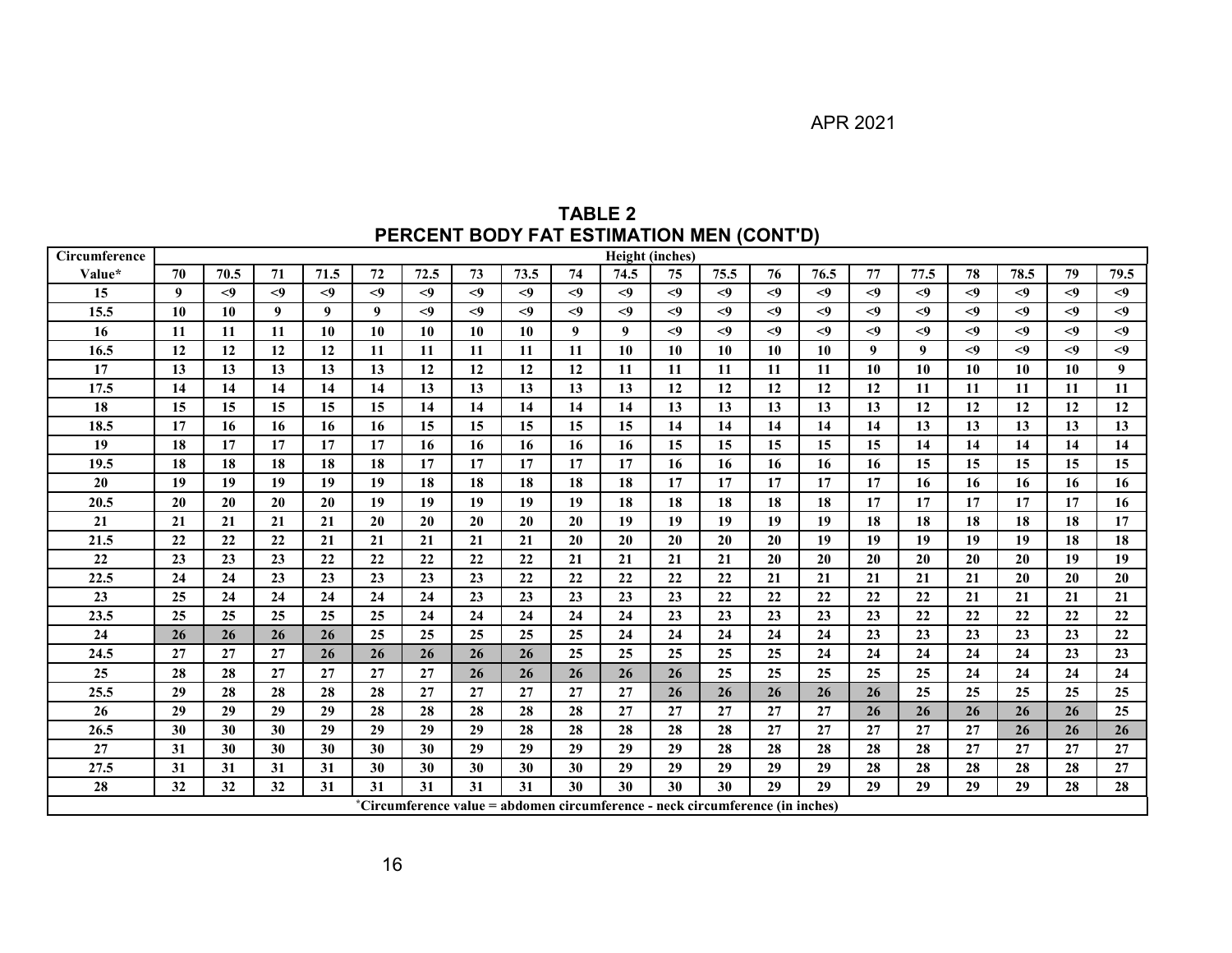APR 2021

**TABLE 3 PERCENT BODY FAT ESTIMATION FOR WOMEN** 

<span id="page-16-0"></span>

| Circumference |       |       |       |       |       |       |       |       |       | <b>Height (Inches)</b>                                                        |    |      |    |      |    |      |    |      |    |      |
|---------------|-------|-------|-------|-------|-------|-------|-------|-------|-------|-------------------------------------------------------------------------------|----|------|----|------|----|------|----|------|----|------|
| Value*        | 58    | 58.5  | 59    | 59.5  | 60    | 60.5  | 61    | 61.5  | 62    | 62.5                                                                          | 63 | 63.5 | 64 | 64.5 | 65 | 65.5 | 66 | 66.5 | 67 | 67.5 |
| 50.5          | 27    | 27    | 27    | 26    | 26    | 26    | 25    | 25    | 25    | 24                                                                            | 24 | 23   | 23 | 23   | 23 | 22   | 22 | 22   | 21 | 21   |
| 51            | 28    | 28    | 27    | 27    | 27    | 26    | 26    | 26    | 25    | 25                                                                            | 25 | 24   | 24 | 24   | 23 | 23   | 23 | 22   | 22 | 22   |
| 51.5          | 29    | 28    | 28    | 28    | 27    | 27    | 27    | 26    | 26    | 26                                                                            | 25 | 25   | 25 | 24   | 24 | 24   | 23 | 23   | 23 | 22   |
| 52            | 29    | 29    | 29    | 28    | 28    | 28    | 27    | 27    | 27    | 26                                                                            | 26 | 26   | 25 | 25   | 25 | 24   | 24 | 24   | 23 | 23   |
| 52.5          | 30    | 30    | 29    | 29    | 29    | 28    | 28    | 28    | 27    | 27                                                                            | 27 | 26   | 26 | 26   | 25 | 25   | 25 | 24   | 24 | 24   |
| 53            | 31    | 30    | 30    | 30    | 29    | 29    | 29    | 28    | 28    | 28                                                                            | 27 | 27   | 27 | 26   | 26 | 26   | 25 | 25   | 25 | 24   |
| 53.5          | 31    | 31    | 31    | 30    | 30    | 30    | 29    | 29    | 29    | 28                                                                            | 28 | 28   | 27 | 27   | 27 | 26   | 26 | 26   | 25 | 25   |
| 54            | 32    | 32    | 31    | 31    | 31    | 30    | 30    | 30    | 29    | 29                                                                            | 29 | 28   | 28 | 28   | 27 | 27   | 27 | 26   | 26 | 26   |
| 54.5          | 33    | 32    | 32    | 32    | 31    | 31    | 31    | 30    | 30    | 30                                                                            | 29 | 29   | 29 | 28   | 28 | 28   | 27 | 27   | 27 | 26   |
| 55            | 33    | 33    | 33    | 32    | 32    | 32    | 31    | 31    | 31    | 30                                                                            | 30 | 30   | 29 | 29   | 29 | 28   | 28 | 28   | 27 | 27   |
| 55.5          | 34    | 34    | 33    | 33    | 33    | 32    | 32    | 32    | 31    | 31                                                                            | 31 | 30   | 30 | 30   | 29 | 29   | 29 | 28   | 28 | 28   |
| 56            | 35    | 34    | 34    | 34    | 33    | 33    | 33    | 32    | 32    | 31                                                                            | 31 | 31   | 30 | 30   | 30 | 30   | 29 | 29   | 29 | 28   |
| 56.5          | 35    | 35    | 35    | 34    | 34    | 34    | 33    | 33    | 32    | 32                                                                            | 32 | 31   | 31 | 31   | 30 | 30   | 30 | 29   | 29 | 29   |
| 57            | 36    | 36    | 35    | 35    | 34    | 34    | 34    | 33    | 33    | 33                                                                            | 32 | 32   | 32 | 31   | 31 | 31   | 30 | 30   | 30 | 29   |
| 57.5          | 37    | 36    | 36    | 35    | 35    | 35    | 34    | 34    | 34    | 33                                                                            | 33 | 33   | 32 | 32   | 32 | 31   | 31 | 31   | 30 | 30   |
| 58            | 37    | 37    | 36    | 36    | 36    | 35    | 35    | 35    | 34    | 34                                                                            | 34 | 33   | 33 | 33   | 32 | 32   | 32 | 31   | 31 | 31   |
| 58.5          | 38    | 37    | 37    | 37    | 36    | 36    | 36    | 35    | 35    | 35                                                                            | 34 | 34   | 34 | 33   | 33 | 33   | 32 | 32   | 32 | 31   |
| 59            | 38    | 38    | 38    | 37    | 37    | 37    | 36    | 36    | 36    | 35                                                                            | 35 | 35   | 34 | 34   | 34 | 33   | 33 | 33   | 32 | 32   |
| 59.5          | 39    | 39    | 38    | 38    | 38    | 37    | 37    | 36    | 36    | 36                                                                            | 35 | 35   | 35 | 34   | 34 | 34   | 33 | 33   | 33 | 33   |
| 60            | 40    | 39    | 39    | 38    | 38    | 38    | 37    | 37    | 37    | 36                                                                            | 36 | 36   | 35 | 35   | 35 | 34   | 34 | 34   | 33 | 33   |
| 60.5          | 40    | 40    | 39    | 39    | 39    | 38    | 38    | 38    | 37    | 37                                                                            | 37 | 36   | 36 | 36   | 35 | 35   | 35 | 34   | 34 | 34   |
| 61            | 41    | 40    | 40    | 40    | 39    | 39    | 39    | 38    | 38    | 38                                                                            | 37 | 37   | 37 | 36   | 36 | 36   | 35 | 35   | 35 | 34   |
| 61.5          | 41    | 41    | 41    | 40    | 40    | 40    | 39    | 39    | 38    | 38                                                                            | 38 | 37   | 37 | 37   | 36 | 36   | 36 | 36   | 35 | 35   |
| 62            | 42    | 42    | 41    | 41    | 40    | 40    | 40    | 39    | 39    | 39                                                                            | 38 | 38   | 38 | 37   | 37 | 37   | 36 | 36   | 36 | 35   |
| 62.5          | $>42$ | $>42$ | $>41$ | $>41$ | $>40$ | >40   | $>40$ | $>39$ | $>39$ | $>39$                                                                         | 39 | 39   | 38 | 38   | 38 | 37   | 37 | 37   | 36 | 36   |
| 63            | $>42$ | >12   | $>41$ | $>41$ | >40   | $>40$ | >40   | $>39$ | $>39$ | $>39$                                                                         | 40 | 39   | 39 | 39   | 38 | 38   | 38 | 37   | 37 | 37   |
| 63.5          | $>42$ | $>42$ | $>41$ | $>41$ | >40   | $>40$ | >40   | $>39$ | >39   | $>39$                                                                         | 40 | 40   | 39 | 39   | 39 | 38   | 38 | 38   | 37 | 37   |
| 64            | $>42$ | $>42$ | >41   | $>41$ | $>40$ | $>40$ | $>40$ | $>39$ | $>39$ | $>39$                                                                         | 41 | 40   | 40 | 40   | 39 | 39   | 39 | 38   | 38 | 38   |
|               |       |       |       |       |       |       |       |       |       | *Circumference value = abdomen circumference - neck circumference (in inches) |    |      |    |      |    |      |    |      |    |      |